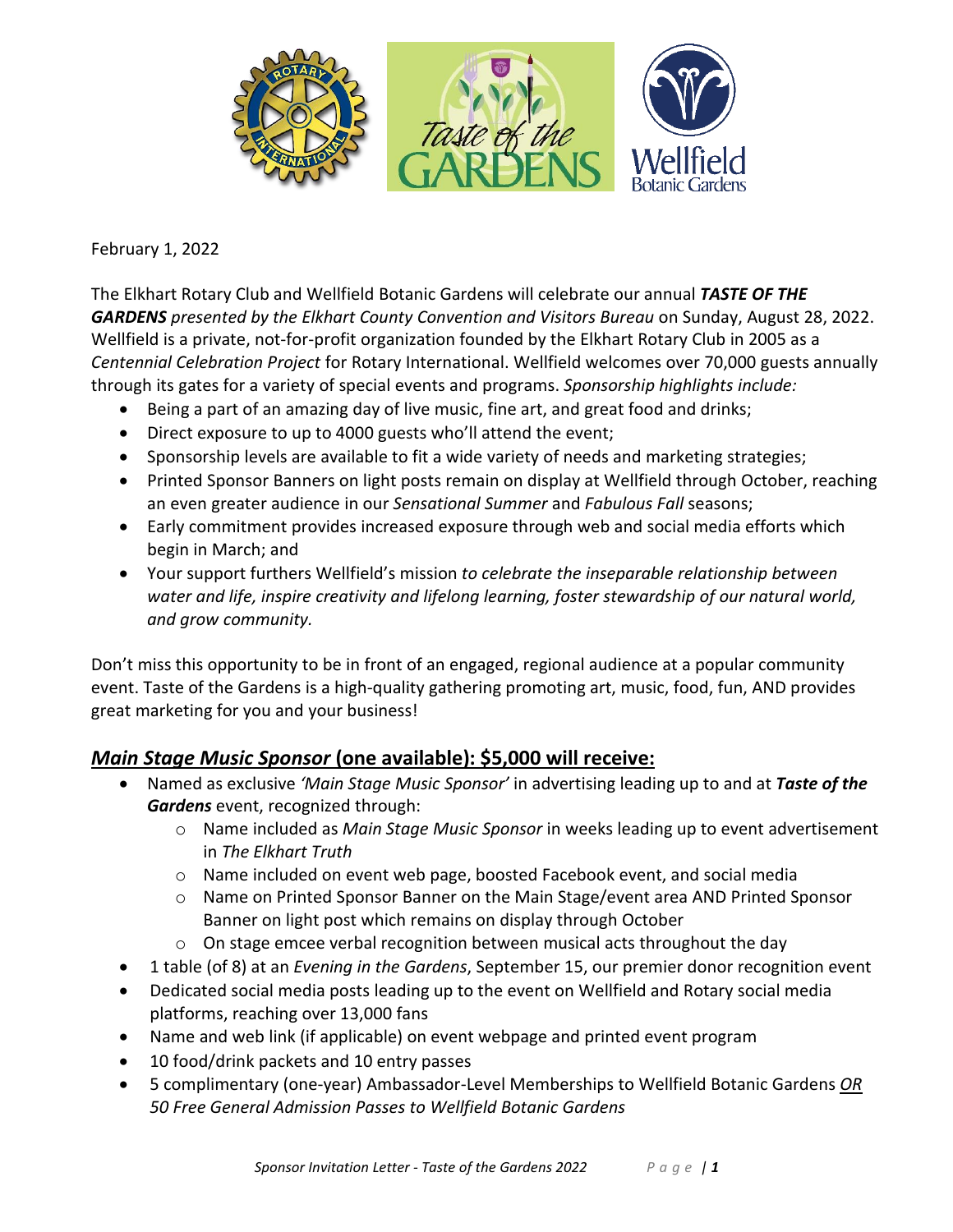### *Restaurant Sponsor or Artist Sponsor* **(two available): \$2,500 will receive:**

- Named as 'Restaurant Sponsor' or 'Artist Sponsor' in advertising leading up to and at *Taste of the Gardens* event, recognized through:
	- o Name included as *'Restaurant Sponsor'* or *'Artist Sponsor'* in weeks leading up to event advertisement in *The Elkhart Truth*
	- o Name included on event web page, boosted Facebook event, and social media
	- o Name on Printed Sponsor Banner as selected in food service or artist area AND Printed Sponsor Banner on light post which remains on display through October
- Two tickets to an *Evening in the Gardens*, September 15, our premier donor recognition event
- Dedicated social media posts leading up to the event on Wellfield and Rotary social media reaching over 13,000 fans
- Name on event webpage and event program
- 8 food/drink packets and 8 entry passes
- 3 complimentary (one-year) Ambassador-Level Memberships to Wellfield Botanic Gardens *OR 30 Free General Admission Passes to Wellfield Botanic Gardens*

## *Garden Sponsor***: \$2,000 will receive:**

- Named as 'Garden Sponsor' in advertising leading up to and at *Taste of the Gardens* event, recognized through:
	- o Name on event webpage and event program
	- o Printed Sponsor Banner on light post which remains on display through October
- Dedicated social media posts leading up to the event on Wellfield and Rotary social media reaching over 13,000 fans
- 6 food/drink packets and 6 entry passes
- 2 complimentary (one-year) Ambassador-Level Memberships to Wellfield Botanic Gardens *OR 20 Free General Admission Passes to Wellfield Botanic Gardens*

# *Taste Sponsor***: \$1,000 will receive:**

- Named as 'Taste Sponsor' in advertising leading up to and at *Taste of the Gardens* event, recognized through:
	- o Name on event webpage and event program
	- o Printed Sponsor Banner on light post which remains on display through October
- Dedicated social media post leading up to the event on Wellfield and Rotary social media reaching over 13,000 fans
- 4 food/drink packets and 4 entry passes
- 1 complimentary (one-year) Ambassador-Level Membership to Wellfield Botanic Gardens

# *Patron Sponsor***: \$500 will receive:**

- 2 food/drink packets and 2 entry passes
- Printed Sponsor Banner on light post which remains on display through October
- Name on event webpage and event program
- 1 complimentary (one-year) Ambassador-Level Membership to Wellfield Botanic Gardens